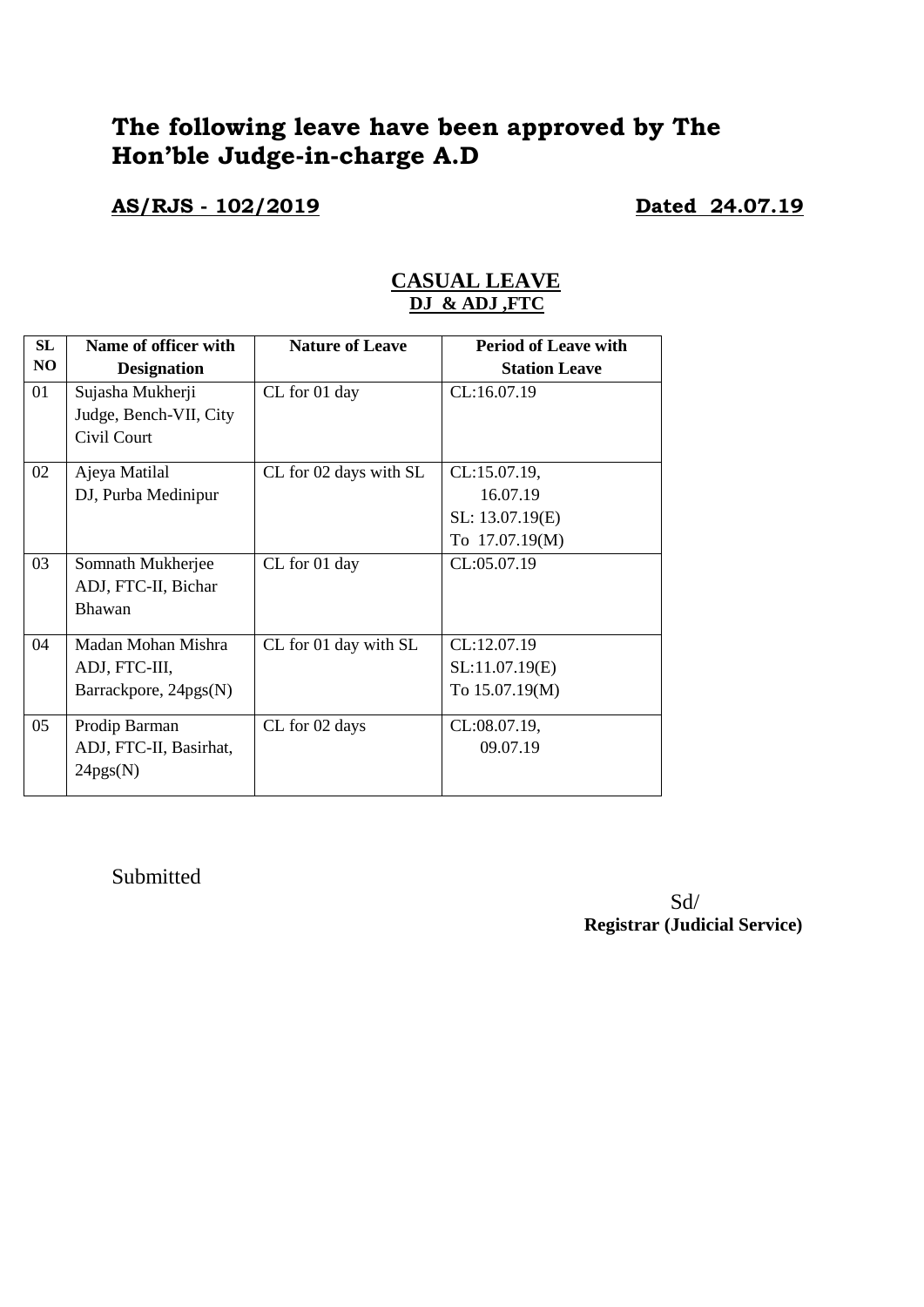# **The following leave have been approved by The Hon'ble Judge-in-charge A.D**

**AS/RJS - 102/2019 Dated 25.07.19** 

| SL | Name of officer with                    | <b>Nature of Leave</b> | <b>Period of Leave with</b> |
|----|-----------------------------------------|------------------------|-----------------------------|
| NO | <b>Designation</b>                      |                        | <b>Station Leave</b>        |
| 01 | Somesh Prasad Sinha                     | CL for 02 days with    | CL:29.07.19,                |
|    | ADJ, 1 <sup>st</sup> Court, Cooch Behar | <b>SL</b>              | 30.07.19                    |
|    | (NDPS)                                  |                        | SL: 27.07.19(E)             |
|    |                                         |                        | To 31.07.19(M)              |
| 02 | Ajay Kumar Das                          | <b>SL</b>              | SL:26.07.19(E)              |
|    | DJ, Paschim Medinipur                   |                        | To 29.07.19(M)              |
|    |                                         |                        |                             |
| 03 | Chaitali Chatterjee                     | CL for 01 day          | CL:23.07.19                 |
|    | Das                                     |                        |                             |
|    | DJ, Hooghly                             |                        |                             |
|    |                                         |                        |                             |
| 04 | Somnath Chakrabarti                     | CL for 01 day          | CL:20.07.19                 |
|    | ADJ, 7 <sup>th</sup> Court, Barasat,    |                        |                             |
|    | 24pgs(N)                                |                        |                             |
| 05 | Sonalee Nandy Chakrabarti               | CL for 01 day          | CL:20.07.19                 |
|    | ADJ, 3rd Court, Barasat,                |                        |                             |
|    | 24pgs(N)                                |                        |                             |
|    |                                         |                        |                             |
| 06 | Sumitra Roy                             | CL for 01 day          | CL:20.07.19                 |
|    | ADJ, 2 <sup>nd</sup> Court, Barasat,    |                        |                             |
|    | 24pgs(N)                                |                        |                             |
| 07 | <b>Bijoyesh Ghosal</b>                  | CL for 01 day          | CL:20.07.19                 |
|    | ADJ, 1 <sup>st</sup> Court, Barasat,    |                        |                             |
|    | 24pgs(N)                                |                        |                             |
|    |                                         |                        |                             |

#### **CASUAL LEAVE DJ & ADJ ,FTC**

Submitted

Sd/ **Registrar (Judicial Service)**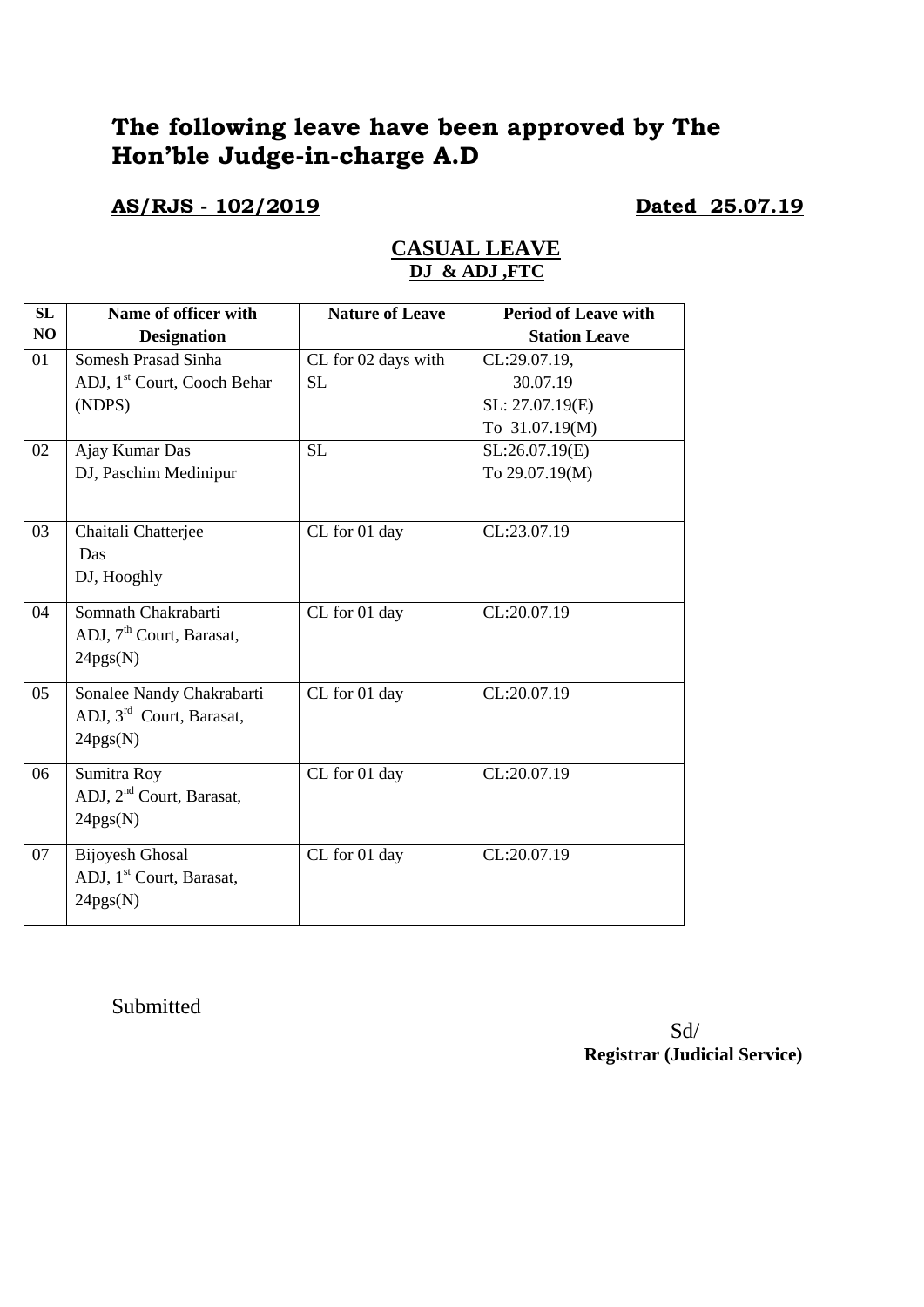## **The following leave have been approved by the Hon'ble Judge-in-Charge A.D.**

## **AS/RJS-** 98 /2019 **Dated : 24.07.2019**

**DJ/ADJ**

| SL<br>NO       | Name of officer with<br><b>Designation</b>                                                | <b>Nature of</b><br>Leave          | <b>Period of Leave with</b><br><b>Station Leave</b>                                                                              |
|----------------|-------------------------------------------------------------------------------------------|------------------------------------|----------------------------------------------------------------------------------------------------------------------------------|
| $\mathbf{1}$   | Sri Debabrata Mukherjee<br>ADJ, 1 <sup>st</sup> Court, Islampur,<br><b>Uttar Dinajpur</b> | <b>Earned Leave for</b><br>04 days | From 03.07.2019 to<br>06.07.2019                                                                                                 |
|                |                                                                                           |                                    | Suffixing -07.07.2019                                                                                                            |
| $\overline{2}$ | Sri Sailendra Kumar<br>Singh<br>ADJ, North & Middle                                       | Earned Leave for<br>05 days        | From 05.08.2019 to<br>09.08.2019                                                                                                 |
|                | Andaman, Mayabander                                                                       |                                    | Prefixing: $03.08.2019 \&$<br>04.08.2019<br>Suffixing: 10.08.2019 to<br>12.08.2019<br>SLP: 02.08.2019 (E) to<br>$12.08.2019$ (E) |
| 3              | Sri Apurba Sinha Ray<br>DJ, Bankura                                                       | <b>Earned Leave for</b><br>02 days | From 25.07.2019 to<br>26.07.2019<br>Suffixing: 27.07.2019 to<br>28.07.2019<br>SLP: 24.07.2019 (E) to<br>29.07.2019 (M)           |
| $\overline{4}$ | Sri Nayyar Azam Khan<br>ADJ, 1 <sup>st</sup> Court,<br>Jhargram,                          | Earned Leave for<br>01 day         | On 03.10.2019<br>Prefixing: 02.10.2019<br>Suffixing: 04.10.2019 to<br>12.10.2019                                                 |
|                |                                                                                           |                                    | SLP: 01.10.2019 (E) to<br>$12.10.2019$ (E)                                                                                       |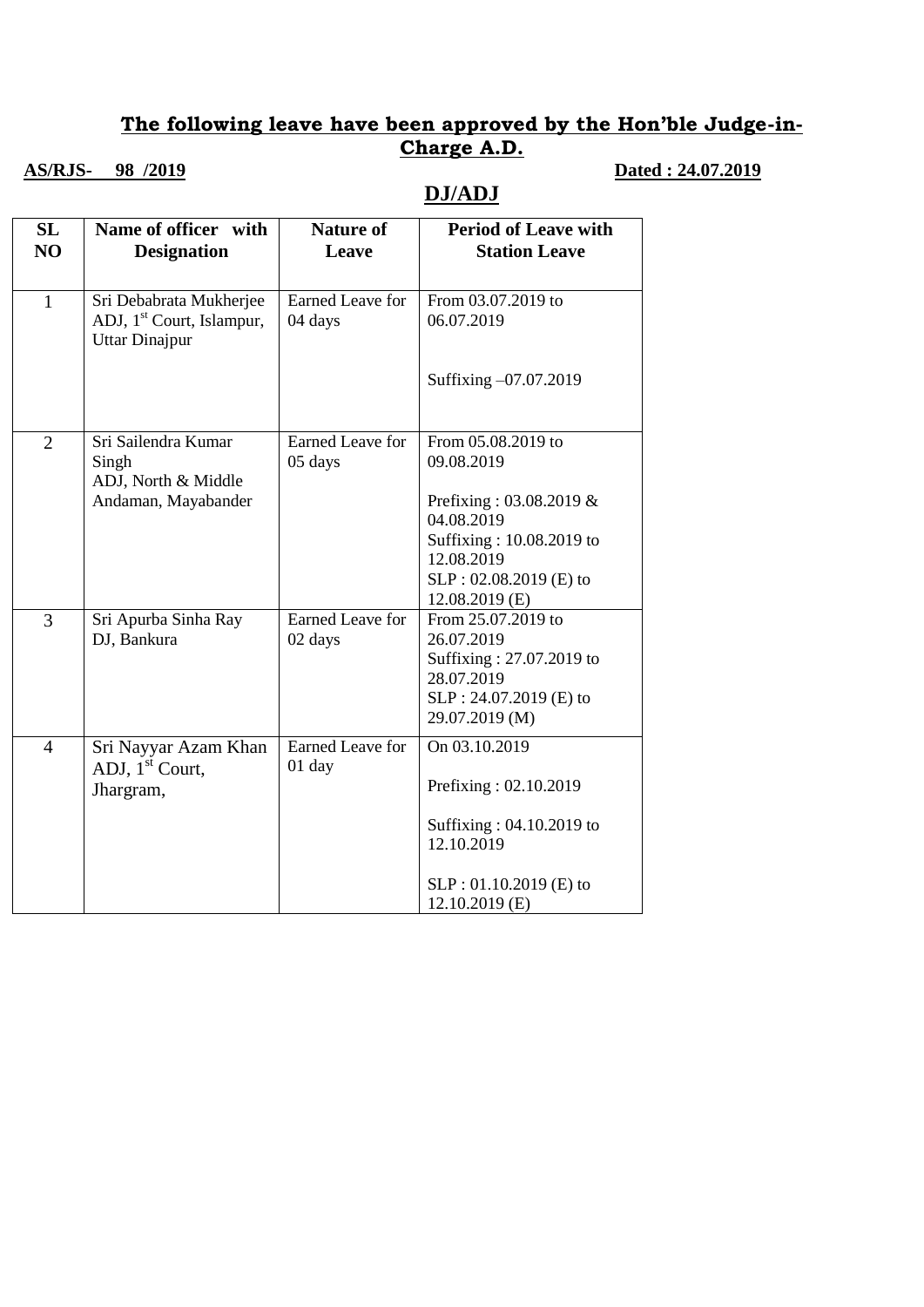## **ADJ, FTC/CJ(SD)**

| SL<br>N <sub>O</sub> | Name of officer with<br><b>Designation</b>                                                                | <b>Nature of Leave</b>                                                                        | <b>Period of Leave with Station</b><br>Leave                                                                                              |
|----------------------|-----------------------------------------------------------------------------------------------------------|-----------------------------------------------------------------------------------------------|-------------------------------------------------------------------------------------------------------------------------------------------|
| 5                    | Dr. Moumita<br>Bhattacharya<br>ADJ, FTC, Siliguri,<br>Darjeeling.                                         | Child Care Leave for<br>28 days<br>$2nd$ phase of this<br>calender year<br>Total CCL: 66 days | From 22.07.2019 to 18.08.2019<br>Prefixing :- 21.07.2019                                                                                  |
| 6                    | Smt. Sulagna Dastidar<br>(Chattaraj)<br>ADJ, FTC, 8 <sup>th</sup> Court,<br>Alipore, South 24<br>Parganas | Child Care Leave<br>for 18 days<br>$1st$ phase of this<br>calender year<br>Total CCL: 17 days | From 25.06.2019 to 12.07.2019<br>Suffixing: 13.07.2019 to 14.07.2019                                                                      |
| $\overline{7}$       | Sri Pijush Ghosh<br>ADJ, FTC-II, Purulia                                                                  | <b>Extension</b> of<br><b>Earned Leave for</b><br>04 days                                     | From 07.07.2019 to 10.07.2019<br>Her earlier prayer for Earned Leave<br>from 03.07.2019 to 06.07.2019 was<br>duly approved on 08.07.2019. |
| 8                    | Sri Tapas Kumar Mitra<br>ADJ, FTC-4,<br>Barrackpore, 24 Pgs<br>(N)                                        | <b>Earned Leave for</b><br>06 days                                                            | From 06.07.2019 to 11.07.2019<br>SLP-05.07.2019 (E) to 12.07.2019<br>(M)                                                                  |
| 9                    | Smt.Sarmistha Ganguly<br>Registrar, District<br>Judge's Court,<br>Alipore, South 24<br>Parganas,          | <b>Commuted Leave</b><br>for 06 days                                                          | From 10.07.2019 to 15.07.2019                                                                                                             |
| 10                   | Smt. Sarojini Ghising<br>$CJ(SD)$ , 9 <sup>th</sup> Court,<br>Alipore, South 24<br>Parganas,              | Earned Leave for<br>13 days                                                                   | From 19.07.2019 to 31.07.2019                                                                                                             |
| 11                   | Sri Suresh Biswakarma<br>ADJ, FTC, Bankura                                                                | Earned Leave for 05<br>days                                                                   | From 05.08.2019 to 09.08.2019<br>Prefixing: 04.08.2019<br>Suffixing: 10.08.2019 to 11.08.2019<br>SLP: 03.08.2019 (E) to 12.08.2019<br>(M) |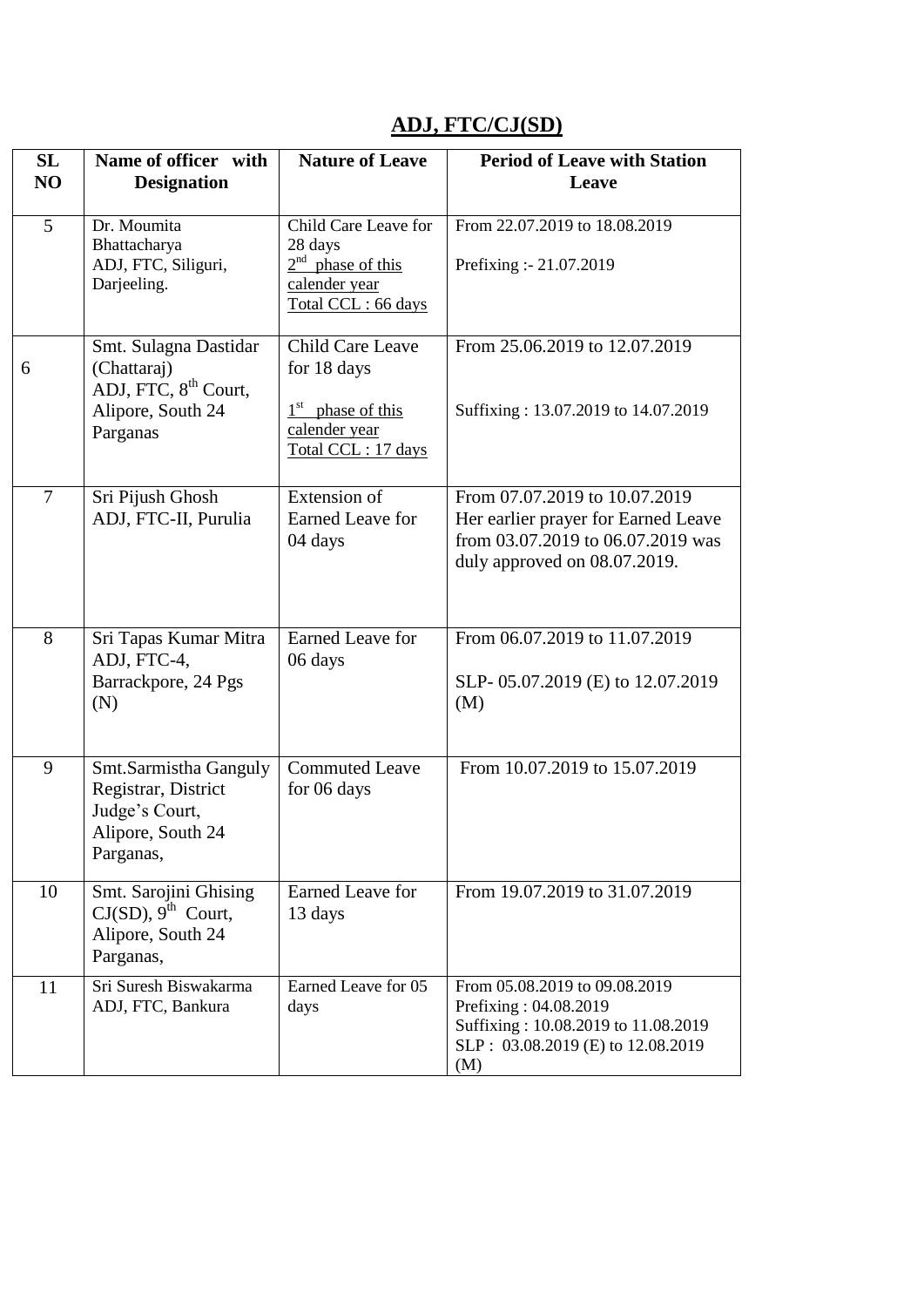| <b>SL</b><br>N <sub>O</sub> | Name of officer with<br><b>Designation</b>                     | <b>Nature of Leave</b>      | <b>Period of Leave with</b><br><b>Station Leave</b>       |
|-----------------------------|----------------------------------------------------------------|-----------------------------|-----------------------------------------------------------|
| 12                          | Smt. Sutapa Mallick<br>CJ(SD), Raigang,<br>UttarDinajpur       | Earned Leave for 06<br>days | From 15.06.2019 to<br>20.06.2019                          |
| 13                          | Sri Anuruddha Maity,<br>ADJ, FTC, Rampurhat,<br><b>Birbhum</b> | Earned Leave for 09<br>days | From 21.06.2019 to<br>29.06.2019<br>Suffixing: 30.06.2019 |

# **ACJM**

| <b>SL</b><br>N <sub>O</sub> | Name of officer with<br><b>Designation</b>                            | <b>Nature of Leave</b>      | <b>Period of Leave with</b><br><b>Station Leave</b> |
|-----------------------------|-----------------------------------------------------------------------|-----------------------------|-----------------------------------------------------|
| 14                          | Smt. Purba Kundu<br>$ACJM$ , $2nd$ Court,<br>Alipurduar<br>Jalpaiguri | Earned Leave for 06<br>days | From 01.07.2019 to<br>06.07.2019                    |
| 15.                         | Sri Subhadeep Biswas,<br>ACJM, Kurseong,<br>Darjeeling                | Earned Leave for 05<br>days | From 17.06.2019 to 21.06.2019                       |
| 16.                         | Sri Ratan Kumar Gupta,<br>CJM, Purba Bardhaman                        | Earned Leave for 09<br>days | From 20.07.2019 to 28.07.2019                       |

Submitted

Sd/-

## **Registrar (Judicial Service)**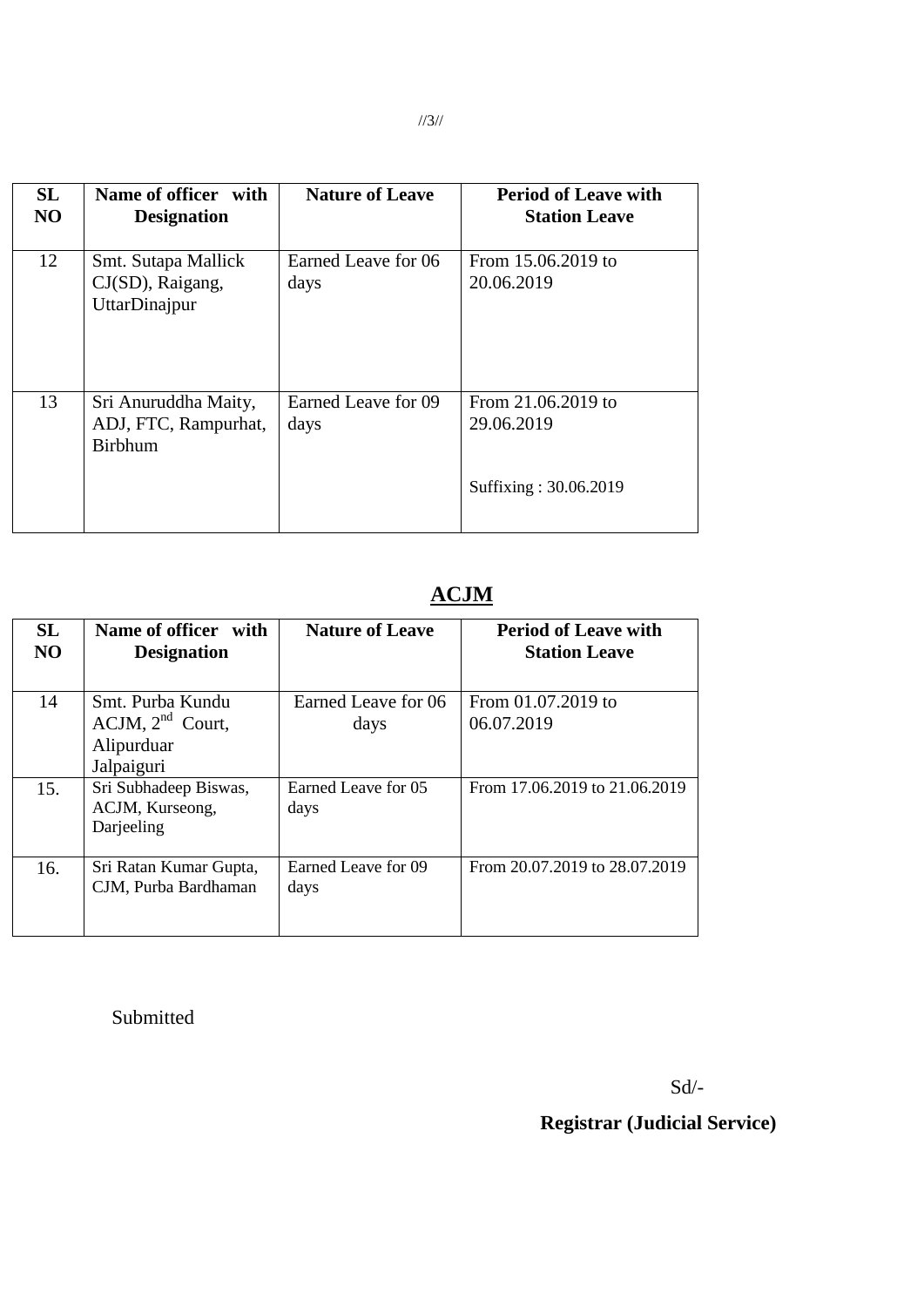### **The following leave have been approved by the Hon'ble Judge-in-Charge A.D. AS/RJS-** 98 /2019 **Dated : 25.07.2019**

## **ADJ, FTC/CJ(SD)**

| SL<br>N <sub>O</sub> | Name of officer with<br><b>Designation</b>                                                | <b>Nature of Leave</b>                                                                              | <b>Period of Leave with</b><br><b>Station Leave</b>                                                   |
|----------------------|-------------------------------------------------------------------------------------------|-----------------------------------------------------------------------------------------------------|-------------------------------------------------------------------------------------------------------|
| $\mathbf{1}$         | Sri Gairik Roy<br>CJ(SD), Purulia,                                                        | Commuted Leave for<br>04 days                                                                       | From 15.07.2019 to 18.07.2019                                                                         |
| $\overline{2}$       | Sri Arun Kumar<br>Nandy,<br>ADJ, FTC-5, Barasat,<br>North 24 Parganas                     | <b>Commuted Leave for</b><br>03 days                                                                | From 15.07.2019 to<br>17.07.2019                                                                      |
| 3                    | Smt. Dipa Shyam Ray<br>$CJ(SD)$ , 1 <sup>st</sup> Court,<br>Asansol, Paschim<br>Bardhaman | Child Care Leave for<br>19 days<br>Total CCL: 133<br>2 <sup>nd</sup> Phase of this<br>calender year | From 13.08.2019 to<br>31.08.2019<br>Prefixing $-10.08,2019$ to<br>12.08.2019<br>Suffixing: 01.09.2019 |
| $\overline{4}$       | Sri Debajyoti<br>Mukherjee, CJ(SD)-<br>cum-Asst.Sessions<br>Judge, Kalyani, Nadia         | Earned Leave for 04<br>days                                                                         | From 24.06.2019 to<br>27.06.2019<br>Prefixing: $22.06.2019$ to<br>23.06.2019                          |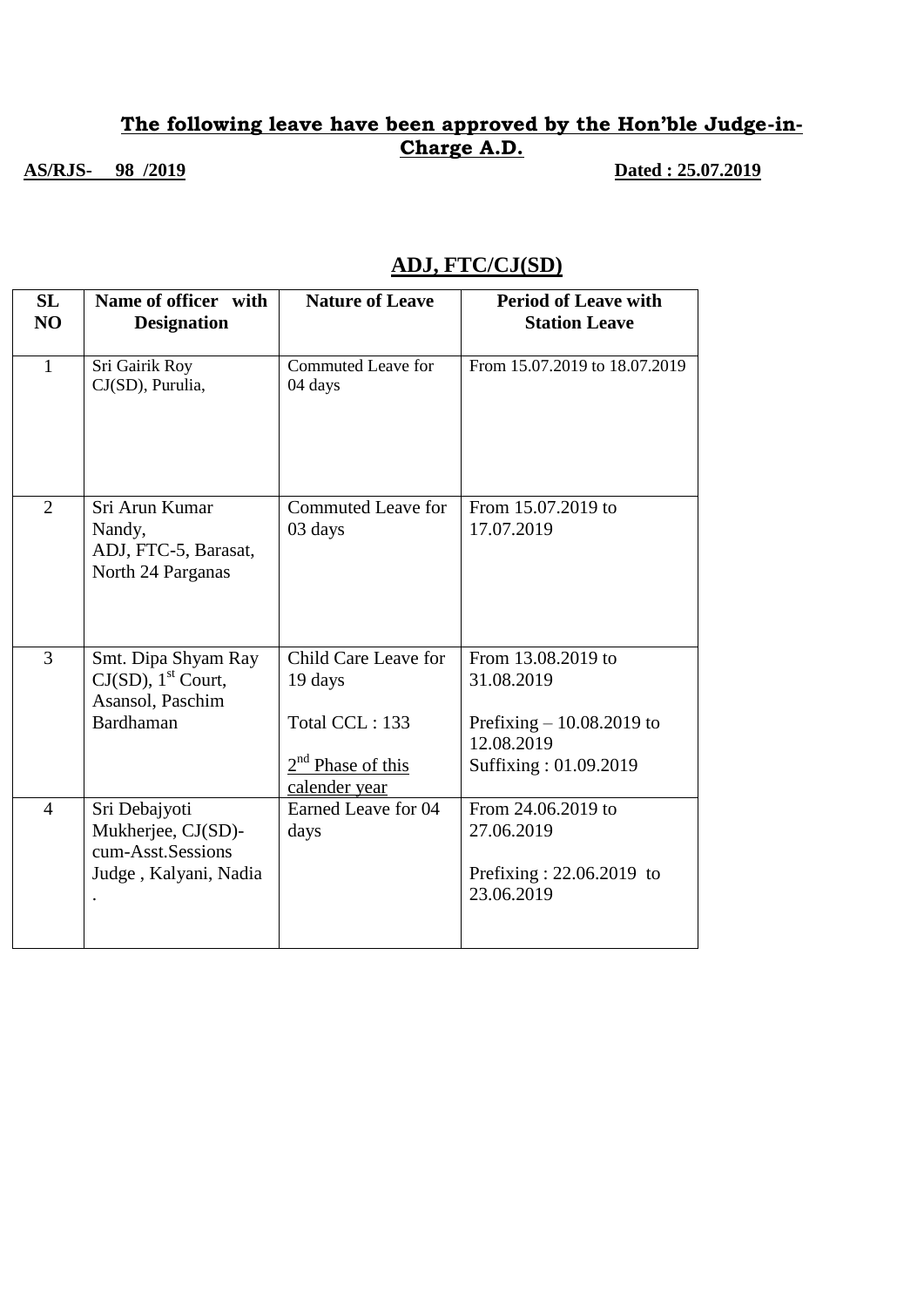# **ACJM**

| SL | Name of officer with                                       | <b>Nature of Leave</b>        | <b>Period of Leave with</b>      |
|----|------------------------------------------------------------|-------------------------------|----------------------------------|
| NO | <b>Designation</b>                                         |                               | <b>Station Leave</b>             |
| 5  | Sri Debashis Santra<br>ACJM, Bongaon,<br>North 24 Parganas | Commuted Leave for<br>03 days | From 25.06.2019 to<br>27.06.2019 |

# **JM**

| <b>SL</b><br><b>NO</b> | Name of officer with<br><b>Designation</b>                        | <b>Nature of Leave</b>       | <b>Period of Leave with</b><br><b>Station Leave</b>       |
|------------------------|-------------------------------------------------------------------|------------------------------|-----------------------------------------------------------|
| 6                      | Smt. Sayani Mukherjee<br>JM, $2nd$ Court, Suri,<br><b>Birbhum</b> | Earned Leave for 08<br>days. | From 14.06.2019 to 21.06.2019                             |
| 7                      | Sri Sridip Ballav<br>JM, $1st$ Court, Bolpur,<br><b>Birbhum</b>   | Earned Leave for 04<br>days  | From 17.06.2019 to<br>20.06.2019<br>Prefixing: 16.06.2019 |

## **CJ(JD)**

| <b>SL NO</b> | Name of officer with<br><b>Designation</b>                            | <b>Nature of Leave</b>      | <b>Period of Leave with Station</b><br>Leave              |
|--------------|-----------------------------------------------------------------------|-----------------------------|-----------------------------------------------------------|
| 8            | Sri Abhisek Mukherjee,<br>$CJ(JD)$ , $2nd$ Court,<br>Hooghly, Sadar   | Earned Leave for 04<br>days | From 08.07.2019 to<br>11.07.2019<br>Prefixing: 07.07.2019 |
| 9            | Smt. Aliviya<br>Bhattacharya<br>CJ(JD) Addl. Court,<br>Hooghly, Sadar | Earned Leave for 03<br>days | From 02.07.2019 to<br>04.07.2019                          |